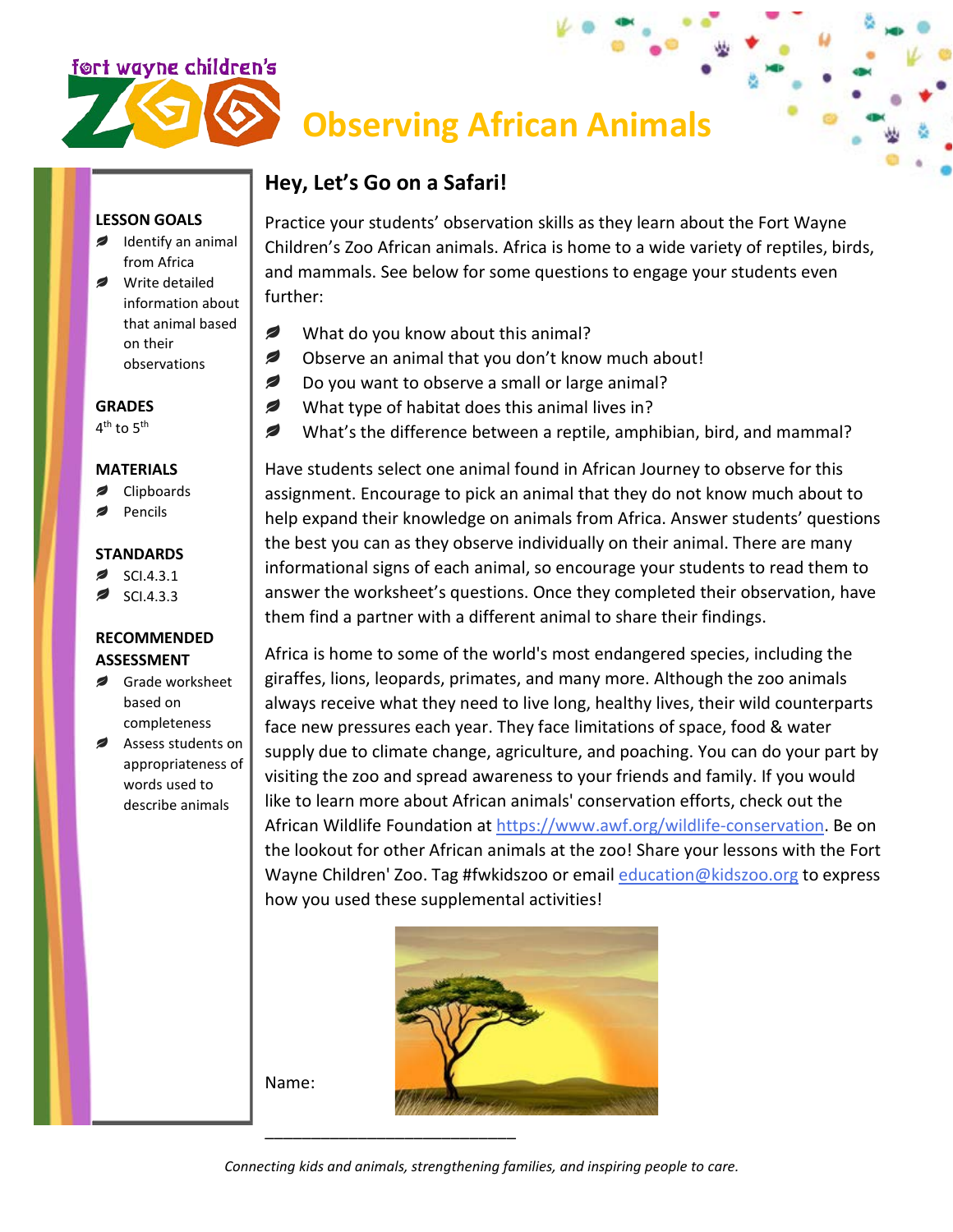

#### **ANIMAL NAME:** \_\_\_\_\_\_\_\_\_\_\_\_\_\_\_\_\_\_\_\_\_\_\_\_\_\_\_\_\_\_\_\_\_\_\_\_\_\_\_\_\_\_\_\_\_\_\_\_\_\_\_\_\_\_\_\_\_\_\_\_\_\_\_\_\_\_\_\_\_\_\_

Find your animal. Use all your senses to answer these questions:

- 1. Sketch your animal on the empty space of the paper.
- 2. What does this animal eat?
- 3. Is this animal cold-blooded or warm-blooded?
- 4. How does this animal travel from one place to another?
- 5. What unique body structures do they have? What's the purpose of it?
- 6. What other animals in the zoo does this animal remind you of?
- 7. What colors do they have? Where & why do you think they have specific coloration on their body?

8. Where does this animal live? High in the treetops or on the ground? Why do you think that?